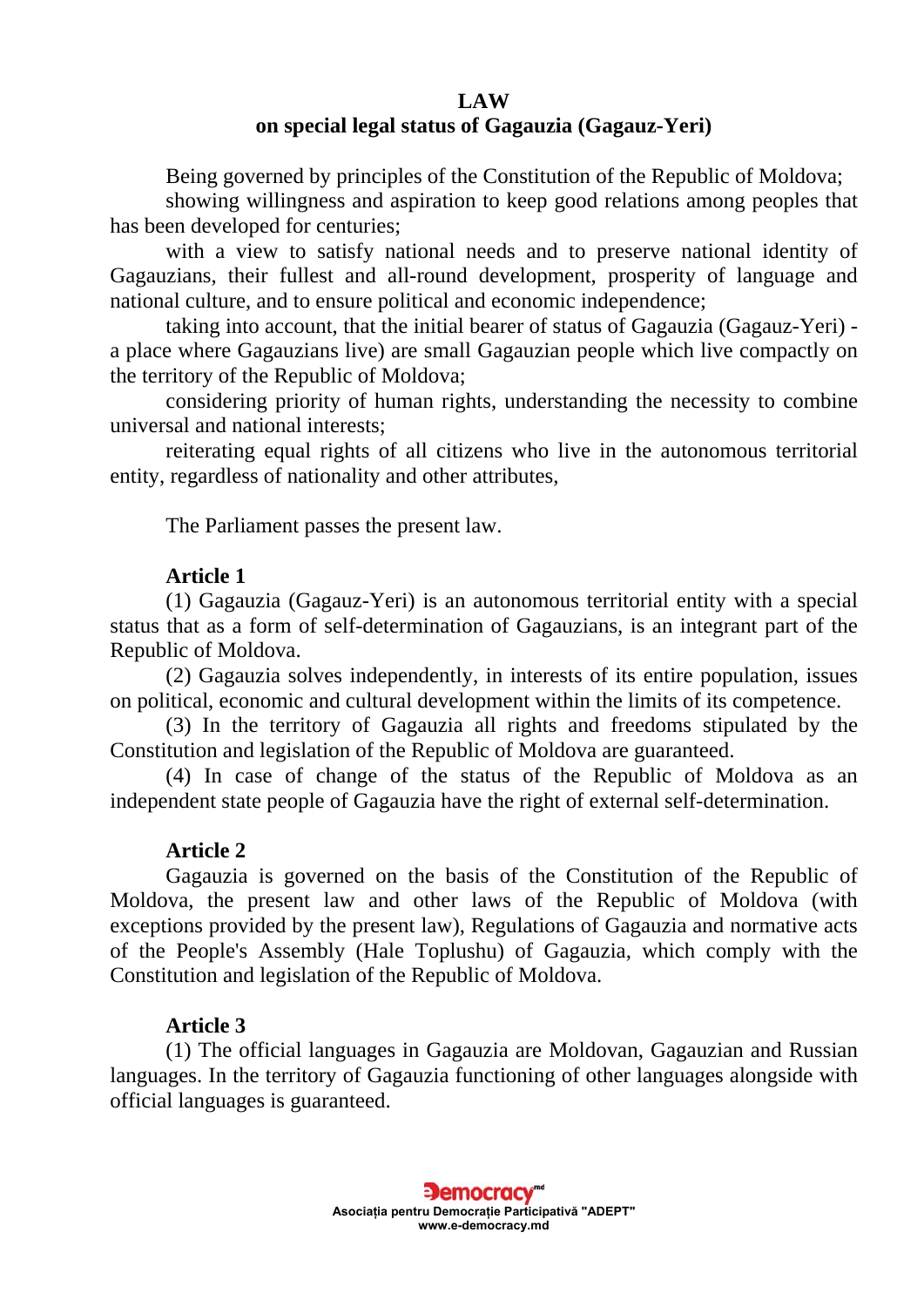(2) Correspondence with public administration authorities of the Republic of Moldova, enterprises, organizations and institutions located outside Gagauzia, shall be done in the Moldavian and Russian languages.

# **Article 4**

Gagauzia shall have its own symbols, which shall be applied alongside with the state symbols of the Republic of Moldova.

## **Article 5**

(1) Gagauzia is composed of localities where Gagauzians make more than 50 percent of the population.

(2) The localities where Gagauzians make less than 50 percent of population can be included in composition of Gagauzia on the basis of free will ofcthe majority of voters expressed through a local referendum, held under the initiative of at least one third of voters in the corresponding locality.

(3) Inclusion of localities in composition of Gagauzia as provided in para. (1) and (2) of this Article, shall be made on the basis of results of local referendum held in each locality by the Government of the Republic of Moldova.

(4) Localities included in Gagauzia reserve the right to secede from Gagauzia through a local referendum held on the initiative of at least one third of voters, but not earlier than one year from the moment of entering in composition of Gagauzia.

### **Article 6**

Land and its subsoil, waters, flora and fauna, and other natural resources, movable and immovable assets on the territory of Gagauzia shall be the property of people of the Republic of Moldova and, at the same time, the economic basis of Gagauzia.

# **Article 7**

The representative authority of Gagauzia is the People's Assembly vested with right to pass normative acts and regulations within the limits of its competence.

### **Article 8**

(1) The People's Assembly of Gagauzia shall be elected in territorial constituencies through the general, equal, direct, secret and free voting for four-year term of office.

(2) The number of Members of People's Assembly shall be determined as follows: one deputy from five thousand voters, with a condition that each locality has at least one deputy.

(3) A Member of People's Assembly can be a citizen of the Republic Moldova who has reached 21 years, lives on the territory of the territorial constituency (locality) he will represent at the moment the elections are held.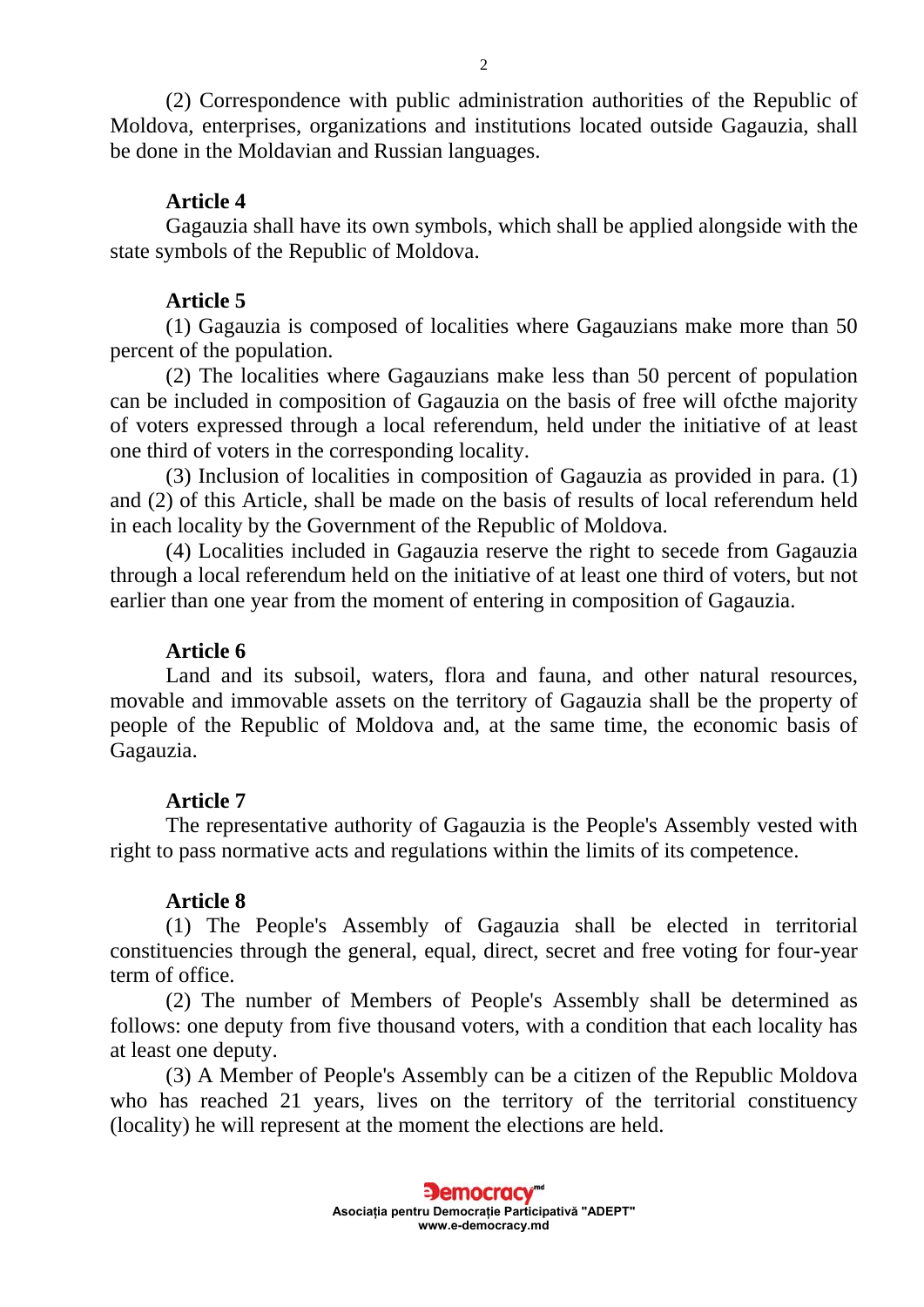## **Article 9**

The membership in the People's Assembly of Gagauzia shall be incompatible with any other salaried employment in other local authorities, public institutions and business organisations.

# **Article 10**

(1) At its first session the People's Assembly of Gagauzia shall elect the speaker of the People's Assembly (Hale Toplushu Bashi), his deputies, Presidium, and shall adopt the Assembly's Rules of Procedure.

(2) One of deputy speakers of the People's Assembly shall be elected from among deputies of other ethnic origin than Gagauzian one.

## **Article 11**

(1) Within its competence the People's Assembly of Gagauzia shall pass local laws by the majority of votes of elected deputies.

(2) The Regulations of Gagauzia shall be adopted by a vote of two thirds of elected deputies.

## **Article 12**

(1) Within the competence of the People's Assembly of Gagauzia shall be passing of normative acts which are binding on the territory of Gagauzia, and passing of the Regulations of Gagauzia as well.

- (2) The People's Assembly shall pass local laws in the following areas:
- a) science, culture, education;
- b) housing and utilities, urban development;
- c) health, physical culture and sports;
- d) local financial, budgetary, and tax activities;
- e) economy and environment;
- f) labour relations and social welfare.

(3) Besides, within the People's Assembly's competence shall be:

- a) to solve under the law problems of territorial organisation of Gagauzia, establishments and reclassifications of localities, borders of districts, towns and villages, and their names;
- b) to take part in realization of domestic and foreign policy of the Republic of Moldova on matters concerning interests of Gagauzia;
- c) to define the way of organisation and operation of local public administration authorities of Gagauzia and associations of citizens, except for parties and other social and political organizations;
- d) to call, organise and hold elections of deputies to the People's Assembly and to approve composition of the Central Electoral Committee in order to hold elections; to call elections to local public administration authorities in Gagauzia;

3

**Exemperacy Asociaţia pentru Democraţie Participativă "ADEPT" www.e-democracy.md**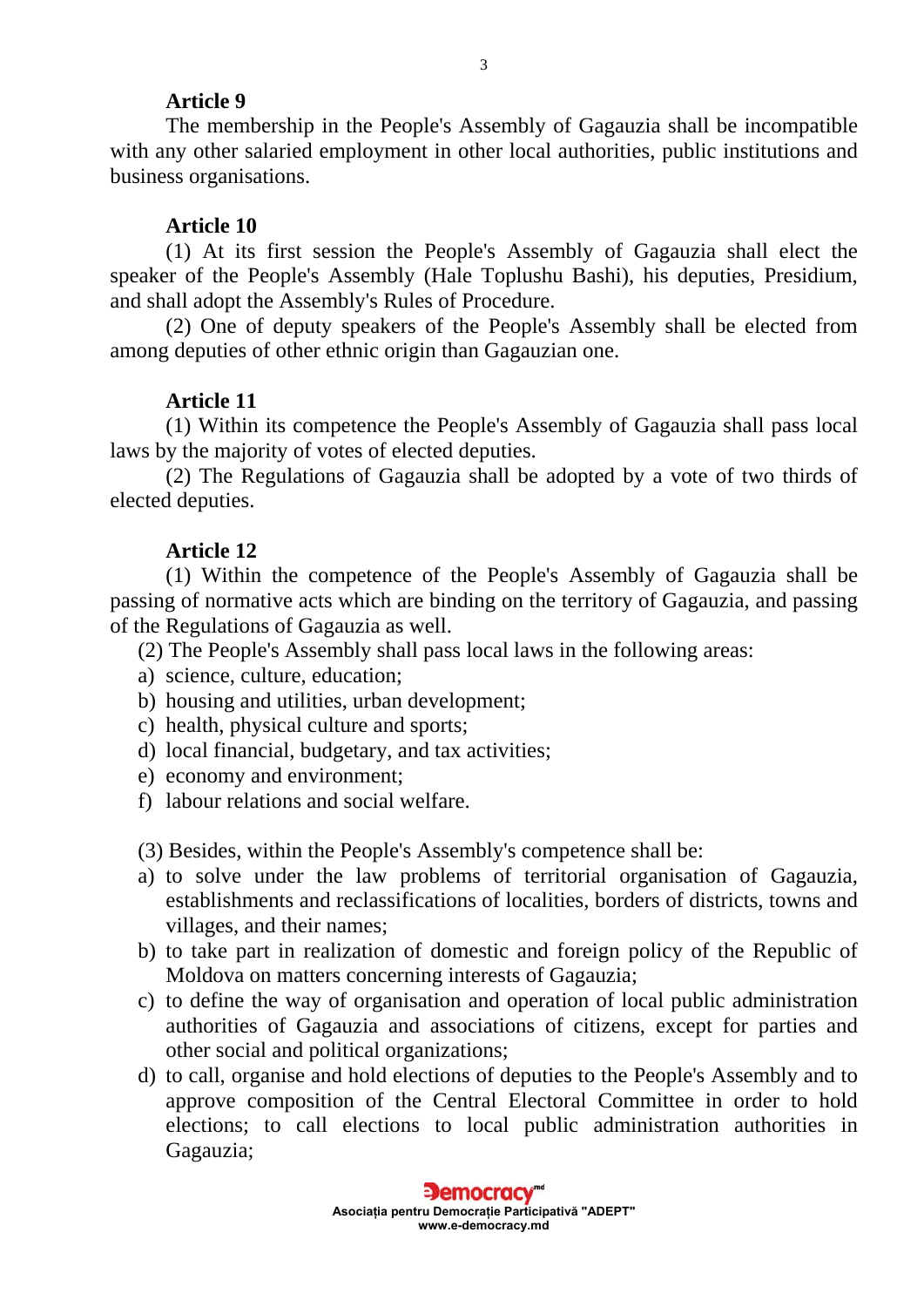- e) to hold local referendum on issues concerning the competence of Gagauzia;
- f) to approve the regulations on symbols of Gagauzia;
- g) to establish honorary titles and to approve awards;
- h) to consider the matter and submit to the Parliament of the Republic of Moldova the initiative on declaration of state of emergency in the territory of Gagauzia and on establishing in this case a special form of administration for protection and safety of population of Gagauzia;
- i) right of access under the law to the Constitutional Court of the Republic of Moldova in order to annul normative acts of legislative and executive authorities of the Republic of Moldova in case of violation of powers of Gagauzia.

(4) If the Constitutional Court of the Republic of Moldova declares void normative acts of the Republic of Moldova or any provisions of them in the territory of Gagauzia, legal relations resulted from these normative acts shall be regulated by the Parliament or the President of the Republic of Moldova.

(5) Action of the challenged normative act shall be suspended until the Constitutional Court adopts a corresponding decision.

(6) Normative acts of Gagauzia that contradict the Constitution of the Republic of Moldova and the present law shall be declared void.

### **Article 13**

(1) Any adopted local law shall be signed by Governor (Bashkan) of Gagauzia within 10-day term. If the Governor of Gagauzia disagrees with the adopted law, he shall recommit it for revision.

(2) If two thirds of the total numbers of deputies of People's Assembly vote for the local law repeatedly, it shall be deemed passed, and shall be signed by the Governor.

(3) The local law shall enter into force on the date of its publication unless it does not provide otherwise.

(4) The People's Assembly's laws and decisions shall be submitted to the Parliament and Government of the Republic of Moldova for their information within 10-day period since the date of its passing.

## **Article 14**

(1) The Governor ( the Bashkan) shall be the supreme official person in Gagauzia. All public administration authorities of Gagauzia shall be subordinated to him.

(2) The Governor of Gagauzia shall be elected by universal, equal, direct, secret and free expressed vote for a 4 years term on alternative basis.

(3) The Governor of Gagauzia must be citizen of the Republic of Moldova that reached the age of thirty-five and speak Gagauzian language.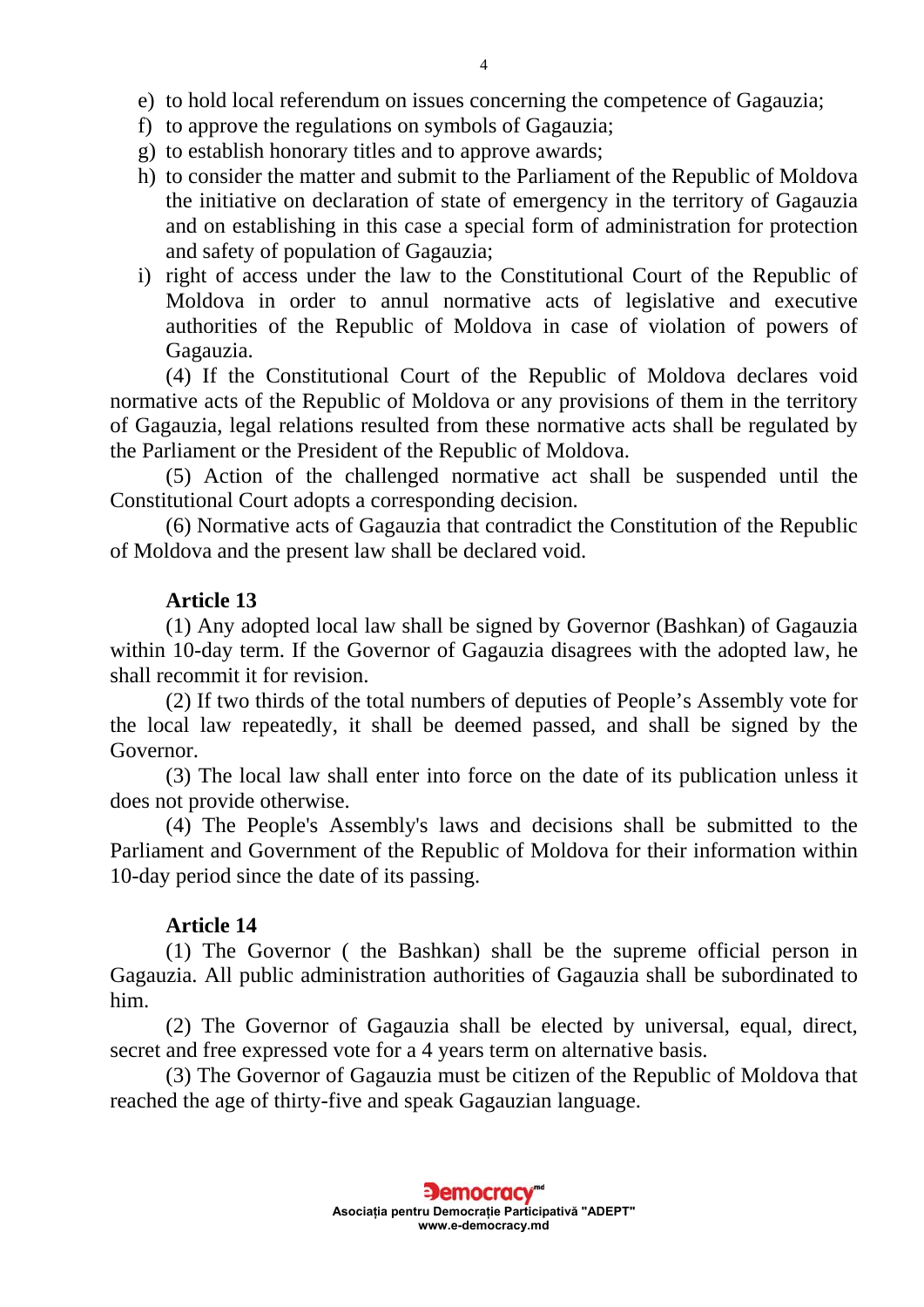(4) The Governor of Gagauzia shall be confirmed as member of the Government of the Republic of Moldova by a decree of the President of the Republic of Moldova.

(5) The same person shall be re-eligible as Governor of Gagauzia for two consecutive terms of office.

(6) The Governor of Gagauzia shall manage the activity of public administration authorities and shall bear the responsibility for carrying out the duties assigned to him by law.

(7) The Governor of Gagauzia shall issue, according to the present Law, decisions and disposals that shall be enforceable throughout the territory of Gagauzia and shall come into effect at the date of publication.

(8) The Governor of Gagauzia shall inform the People's Assembly yearly about the activity of public administration authorities of Gagauzia.

(9) The dismissal of the Governor of Gagauzia before the expiration of his period of tenure shall be made if he does not respect the Constitution of the Republic of Moldova, the present Law, local laws and decisions of the People's Assembly or if committed an offence.

(10) Decision of removing the Governor of Gagauzia from office shall be taken by vote of two thirds of representatives elected to the People's Assembly, and decision of removing other official persons of public administration authorities shall be taken with the majority of votes of the members of People's Assembly.

# **Article 15**

(1) If for reasons of health or other objective reasons the Governor of Gagauzia is unable to carry out his functions, the Prime Vice-Chairman of the Executive Committee (Bakannik Komiteti) of Gagauzia shall hold office as Interim Governor.

(2) In case of removal or resignation of the Governor of Gagauzia his duties shall be delegated to the Prime Vice-Chairman of the Executive Committee.

(3) New elections shall be hold not later than three months after the function of the Governor of Gagauzia became vacant.

# **Article 16**

(1) The Executive Committee shall be the standing executive body of Gagauzia, which is established by the People's Assembly at the first session for the period of office.

(2) The People's Assembly shall approve the composition of the Executive Committee with the majority of votes of his members on the proposal of the Governor of Gagauzia.

# **Article 17**

(1) The Executive Committee of Gagauzia shall ensure:

a) the enforcement and observance of the Constitution and laws of the Republic of Moldova, as well as normative acts of People's Assembly;

> **E** emocracy **Asociaţia pentru Democraţie Participativă "ADEPT" www.e-democracy.md**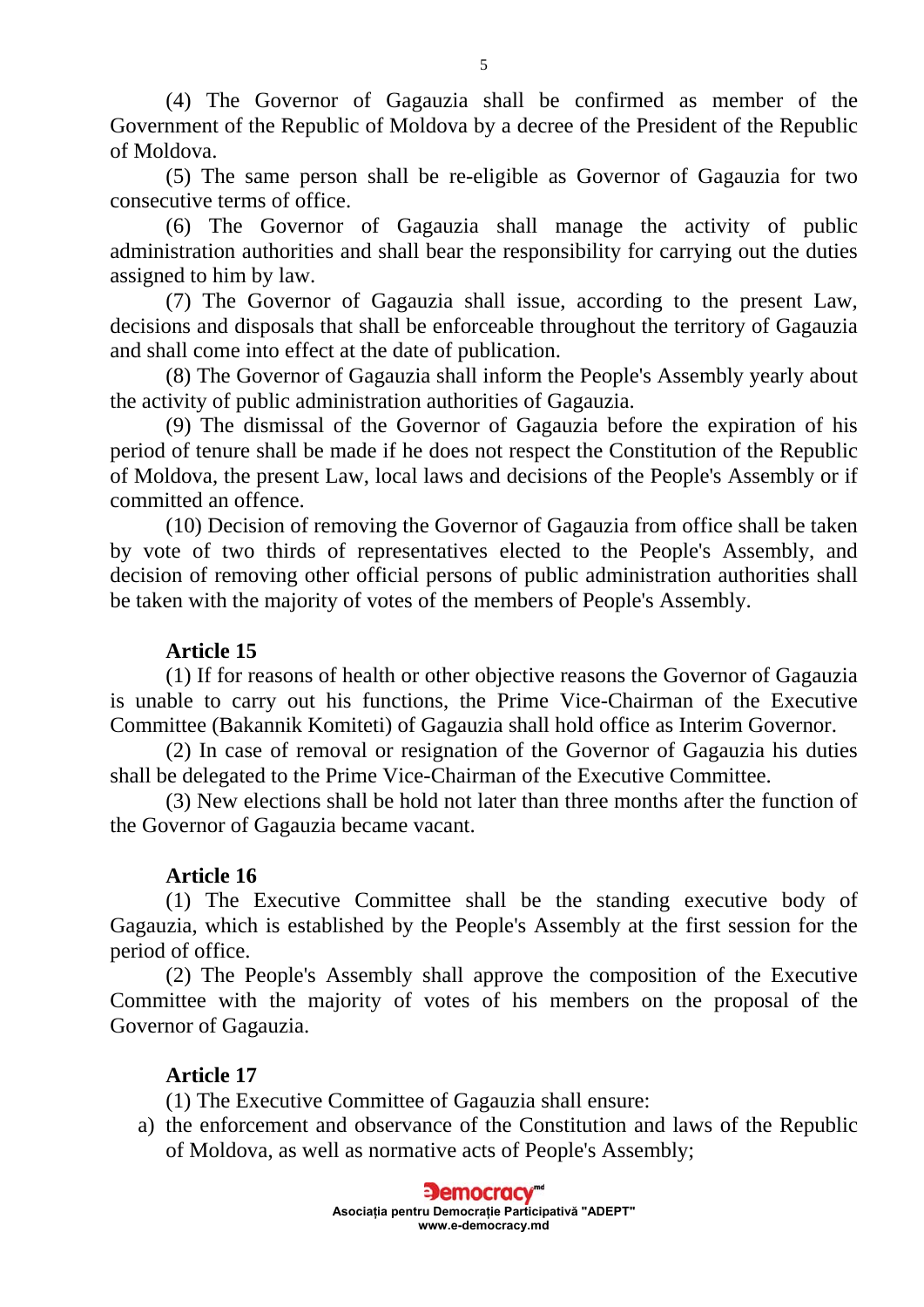- b) the participation in the activity of central public administration authorities of specialty of the Republic of Moldova in matters concerning the interests of Gagauzia;
- c) the regulation of the relations of ownership throughout the territory, the management of economics, social-cultural construction, local financial and budgetary system, environment protection and rational usage of natural resources, according to the law;
- d) the determination of structure and priority directions of developing economy and technical and scientific progress;
- e) the working out of programs on economical, social, national and cultural development, environment protection and their implementation after being approved by the People's Assembly;
- f) the working out and presentation of the Gagauzian budget in order to be approved by the People's Assembly and its execution;
- g) the solving of issues concerning ecological security, rational usage, protection and revival of natural resources, the establishment of quarantine and declaration of zones of natural calamities;
- h) the elaboration and accomplishment of programs in the spheres of education, culture, health care, physical culture and sport, social assistance, as well as the protection and valorization of the monuments of history and culture;
- i) the equality in citizens' rights and freedoms, national and civil conciliation, protection of legality and public order;
- j) the elaboration and promotion of a scientific based demographic policy, drawing up of programs of urbanization and development of communal household and housing;
- k) the functioning and developing of national cultures and languages on Gagauzian territory.

(2) The Executive Committee shall have the right to legislative initiative within People's Assembly.

(3) The decisions and dispositions of the Governor and the Executive Committee of Gagauzia shall be submitted to the Government of the Republic of Moldova for its information within 10 days after being adopted.

# **Article 18**

(1) Gagauzian budget shall be formed of all types of payments established by the legislation of the Republic of Moldova and the People's Assembly.

(2) The relation between the Gagauzian budget and State budget shall be established according to the Laws of the Republic of Moldova on budgetary system and on State budget for the appropriate year in the shape of fixed payments from all types of taxes and pays.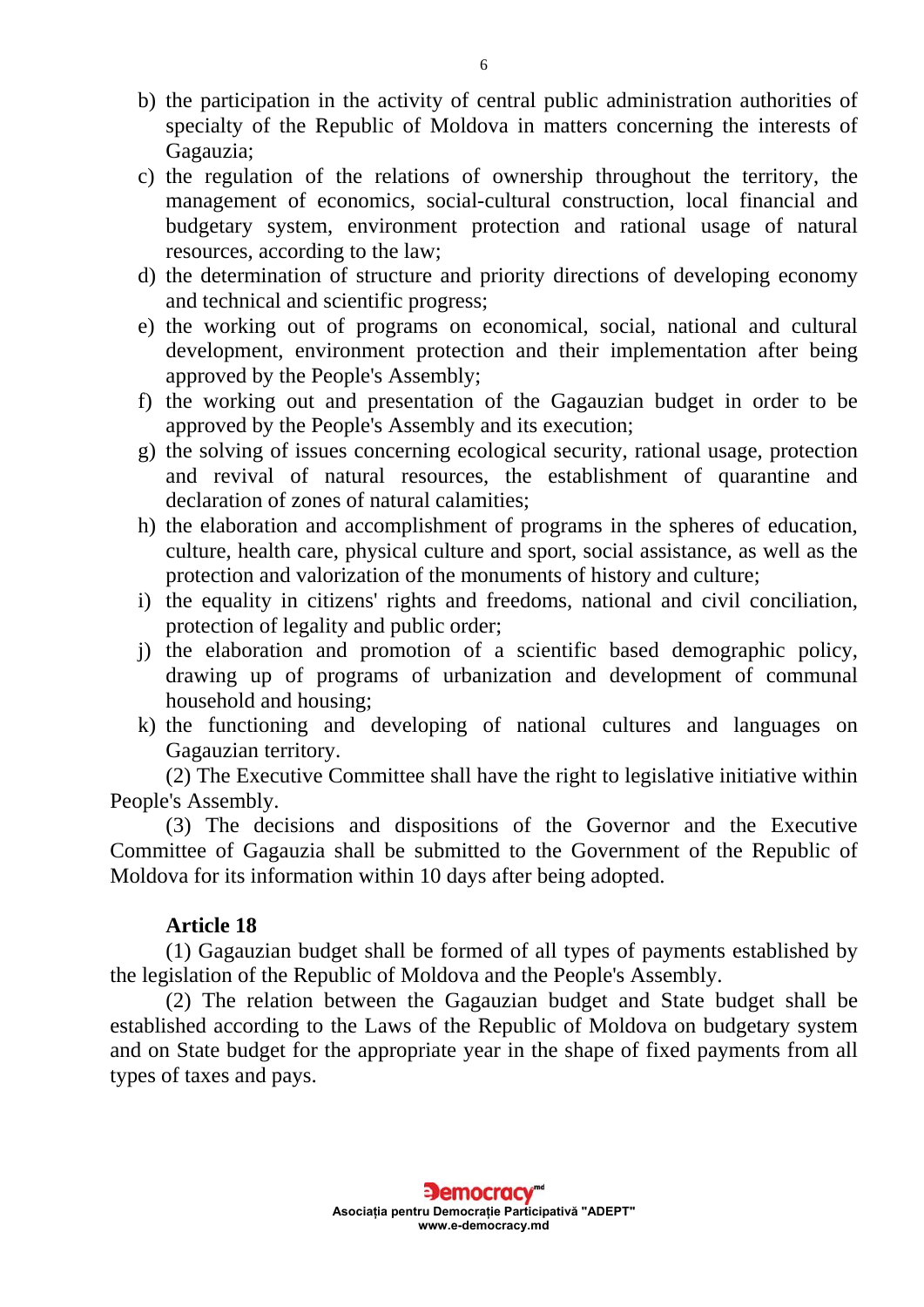#### **Article 19**

The leaders of branch divisions shall be included into the colleges of the ministries and departments of the Republic of Moldova on the proposal of the Governor of Gagauzia.

### **Article 20**

(1) The Court of Appeal, with its headquarters in Comrat town, shall be a court of second degree compared to the next superior courts and shall examine the most difficult civil, administrative and criminal cases as a court of first instance.

(2) The judges of Gagauzian Courts shall be appointed by the decree of the President of the Republic of Moldova on the proposal of the People's Assembly of Gagauzia, with the consent of the Superior Council of Magistracy.

(3) The chairman of the Court of Appeal, with its headquarters in Comrat town, shall be a member ex officio of the Supreme Court of Justice.

#### **Article 21**

(1) The Prosecutor's Office of Gagauzia shall activate according to the Law on Prosecutor's Office of the Republic of Moldova (with the exceptions stipulated by the present law).

(2) The Prosecutor of Gagauzia shall be appointed by the General Prosecutor of the Republic of Moldova on the proposal of People's Assembly and shall be a member ex officio of the College of General Prosecutor's Office of the Republic of Moldova.

(3) Hierarchically inferior prosecutors of Gagauzia shall be appointed by General Prosecutor of the Republic of Moldova on the proposal of Gagauzian Prosecutor with the consent of People's Assembly.

#### **Article 22**

(1) The head of Gagauzian Department of Justice shall be appointed and dismissed by the Minister of Justice of the Republic of Moldova on the proposal of People's Assembly.

(2) The head of Gagauzian Department of Justice shall be a member ex officio of the College of the Ministry of Justice of the Republic of Moldova.

## **Article 23**

(1) The head of the Department of Information and Security of Gagauzia shall be appointed and dismissed by the director of the Information and Security Service of the Republic of Moldova on the proposal of the Governor of Gagauzia after being approved by People's Assembly.

(2) The head of the Division of the Information and Security Service of the Republic of Moldova for Gagauzia shall be a member ex officio of the College of Information and Security Service of the Republic of Moldova.